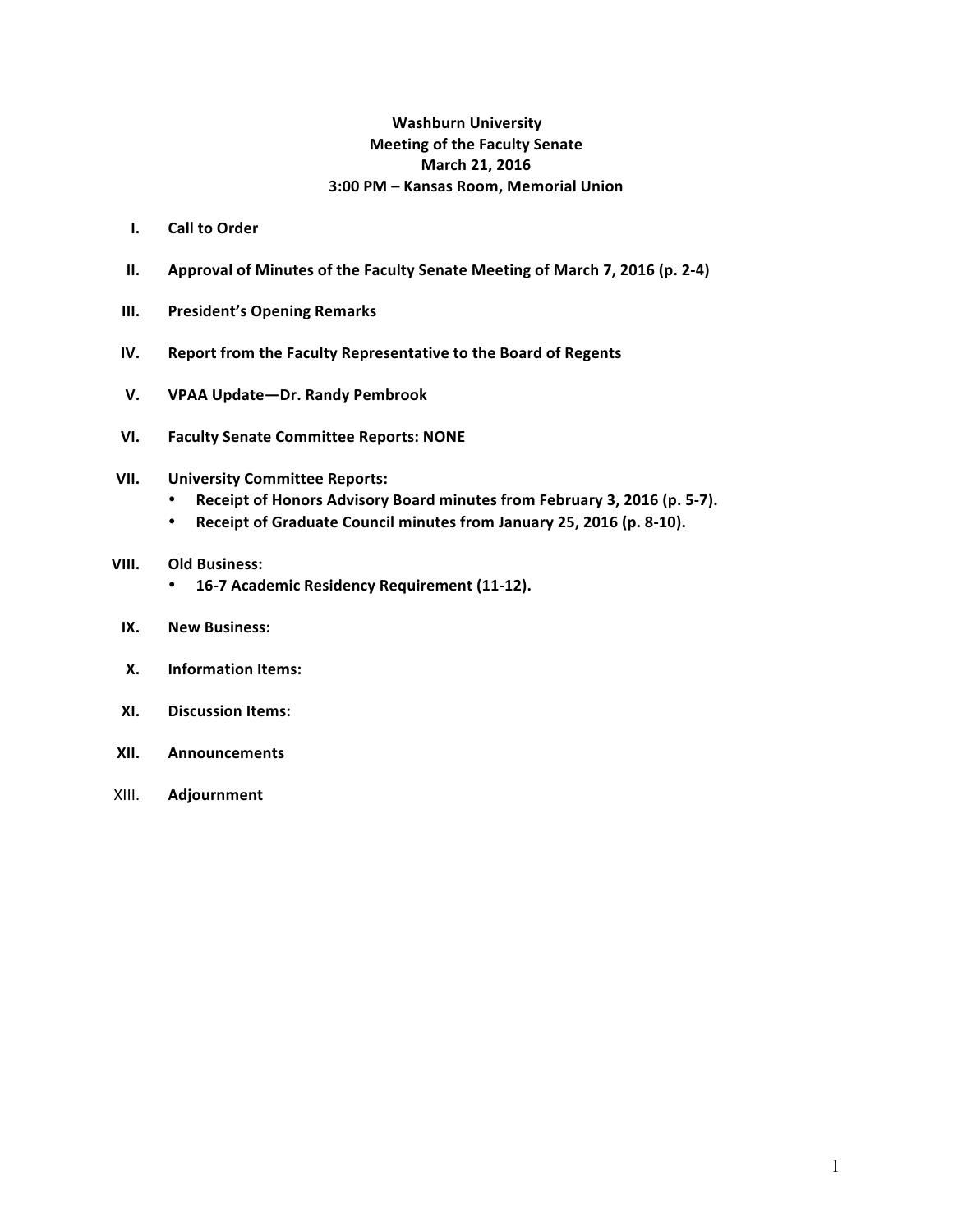## **Washburn University Meeting of the Faculty Senate March 7, 2016 3:00 PM – Kansas Room, Memorial Union**

### **PRESENT:**

Alexander (Rebecca), Ball, Francis, Kwak, Mansfield, Memmer, Moddelmog, Palbicke, Pembrook, Petersen, Porta, Routsong, Russell, Sadikot, Sanchez, Schnoebelen, Smith, Sourgens, Steinroetter, **Stevenson, Tutwiler, Wohl, Worsely, Zwikstra**

### **ABSENT:**

Alexander (Ryan), Childers, Farwell, Garritano, Jackson, Mapp, Mastrosimone, McHenry, Mechtly, Schmidt, Scofield, Stacey, Stevens, Treinen, Weiner

### **GUEST:**

### **Kelly Erby**

- **I.** President Ball called the meeting to order ay 3:03pm.
- **II.** The Minutes of the Faculty Senate Meeting of February 1, 2016 were approved.
- **III.** President's Opening Remarks:
	- Next month the Senate will need to begin thinking about elections for executive council and the broader senate seats. Ball will not be running for re-election so the Senate will need a new president. Note that the position comes with one-quarter release time, so if anyone is interested, they should check with their unit or department head. Ball said she would also be happy to answer questions about the position.
- **IV.** Report from the Faculty Representative to the Board of Regents:
	- Ball attended the February 18<sup>th</sup> meeting; of particular relevance for faculty:
		- $\circ$  The following individuals were approved for Eminentes Universitatis status: Vicki Baer, **Cheryl J (CJ) Crawford, Janet Homan, Donna Lacey, Bonnie Paine, Gail Palmer, Nancy Platte, and Dona Walker.**
		- o Mrs. Lynette Petty was designated an Associate Professor Emeritus.
		- $\circ$  The following faculty members were awarded Academic Sabbaticals during the 2016-2017 academic year: Deborah Altus, Sharla Blank, Susan Bjerke, Eric McHenry, Dmitri Nizovtsev, Mary Pilgram, Myrl Duncan, and Amy Westbrook.
		- $\circ$  The following faculty members were awarded tenure: Janet Sharp, David Price, Andrew **Boyack, Craig Martin.**
		- $\circ$  The following faculty members were awarded promotion: Andrew Herbig, Leslie Reynard, Tracy Routsong, Janet Sharp, Brian Thomas, Sungkyu Kwak, Dmetri Nizovtsev, David Price, **Andrea Boyack, and Craig Martin.**
- **V. VPAA Update—Dr. Randy Pembrook:**
	- Voluntary Retirement Incentive Program: 110 employees are eligible for this program, and there has been a positive response from those employees so far. From now until mid-April, we will be seeking official "yes" responses from those eligible employees.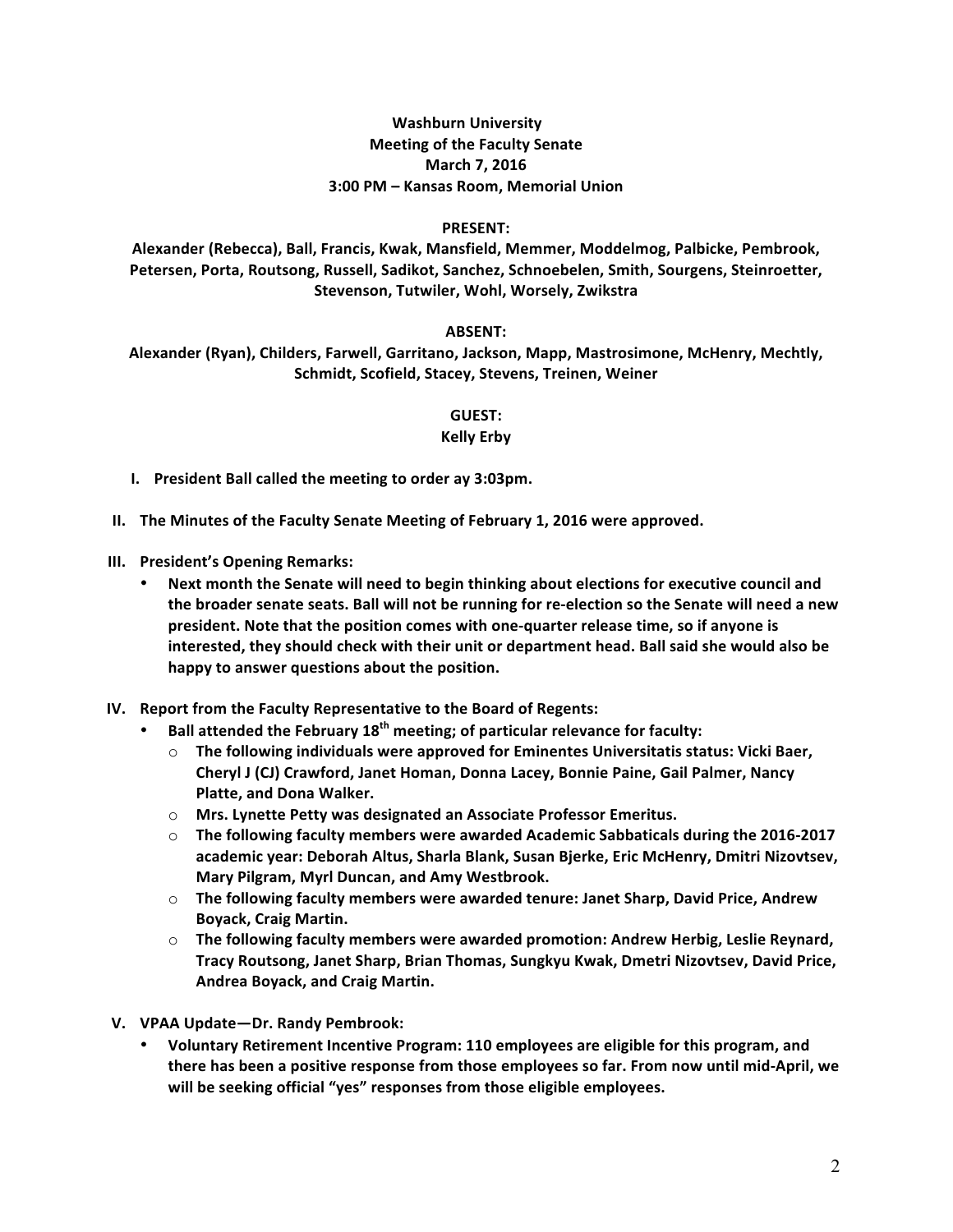• The Ad Hoc Faculty Handbook Committee has been working on revisions for almost 4 years. The Faculty Affairs Committee should be receiving a number of these revision items in the **next couple of meetings.** 

#### **VI. Faculty Senate Committee Reports: NONE**

**VII. University Committee Reports:**

- **The Graduate Council minutes from November 23, 2015 were received.**
- The Honors Advisory Board minutes from November 4, 2015 were received.
- The International Education minutes from January 21, 2016 were received.
- The Assessment Committee minutes from February 11, 2016 were received.
- The Graduate Council minutes from January 25, 2016 were received.

#### **VIII.** Old Business:

• 16-6 Victim Advocate Proposal (2<sup>nd</sup> reading) (presented by Kelly Erby): Wohl asked about whether KU and KSU have seen generated revenue from their advocate programs. Erby responded that they don't know since their advocates only started this year, though the advocates on these campuses believe that students have been retained (the literature also supports this, as well). Petersen noted that a 2014 study indicated that advocacy could also help with student grade performance (thus making it more likely they will continue in their studies). He also noted that the problem with studies now is that no one has looked at the number of students who have dropped out based on sexual assault, so the evidence remains somewhat anecdotal. Moddelmog said she was in favor of this proposal but wondered if there was a way to combine some positions currently on campus. Erby noted that there is too much overlap and the focus is different than, say, Shelly Bearman's new position (Sexual Assault Education and **Prevention Coordinator). Worsely clarified: so this Victim Advocate would have a unique** purpose and training? Erby agreed and added that it would work best for these two individuals to work together. Ball spoke on behalf of the position, and said we should support it regardless of whether or not funding can be found. She noted that she would feel much better taking students to an advocate who will advocate solely on their behalf. Steinroetter agreed and also spoke on behalf of the proposal, asserting that such a person could also work on behalf of faculty and staff. Sourgens was also in support and noted that we could gather the data ourselves regarding whether the position is budget-neutral, -positive, or not. Sadikot noted that **2** other faculty members in her area supported this action item and asked about the autonomy of this position. Erby noted that logistical details, but that any risk shouldn't diminish adding support to the creation of such a position. Mansfield wondered if KU and KSU used a ratio for determining how many advocates they hire; Erby said she would ask. Petersen noted that Creighton has 2-3 advocates. He also noted that the chancellor of the California system has mandated these individuals be provided for students (which, combined with the local schools going in this direction, shows a trend that we may want to be proactive about. Pembrook asked Erby: who are the allies on campus in administrative and related positions? Erby said they have been working to establish a list. Pembrook also asked about what this position could report? **Erby said that retention numbers and how many have been helped by the person were** appropriate for public sharing. Petersen noted that University Counsel's office was in favor of this proposal. Erby noted that WSGA will vote this week to support or not and Staff Council will vote tomorrow. The proposal was approved.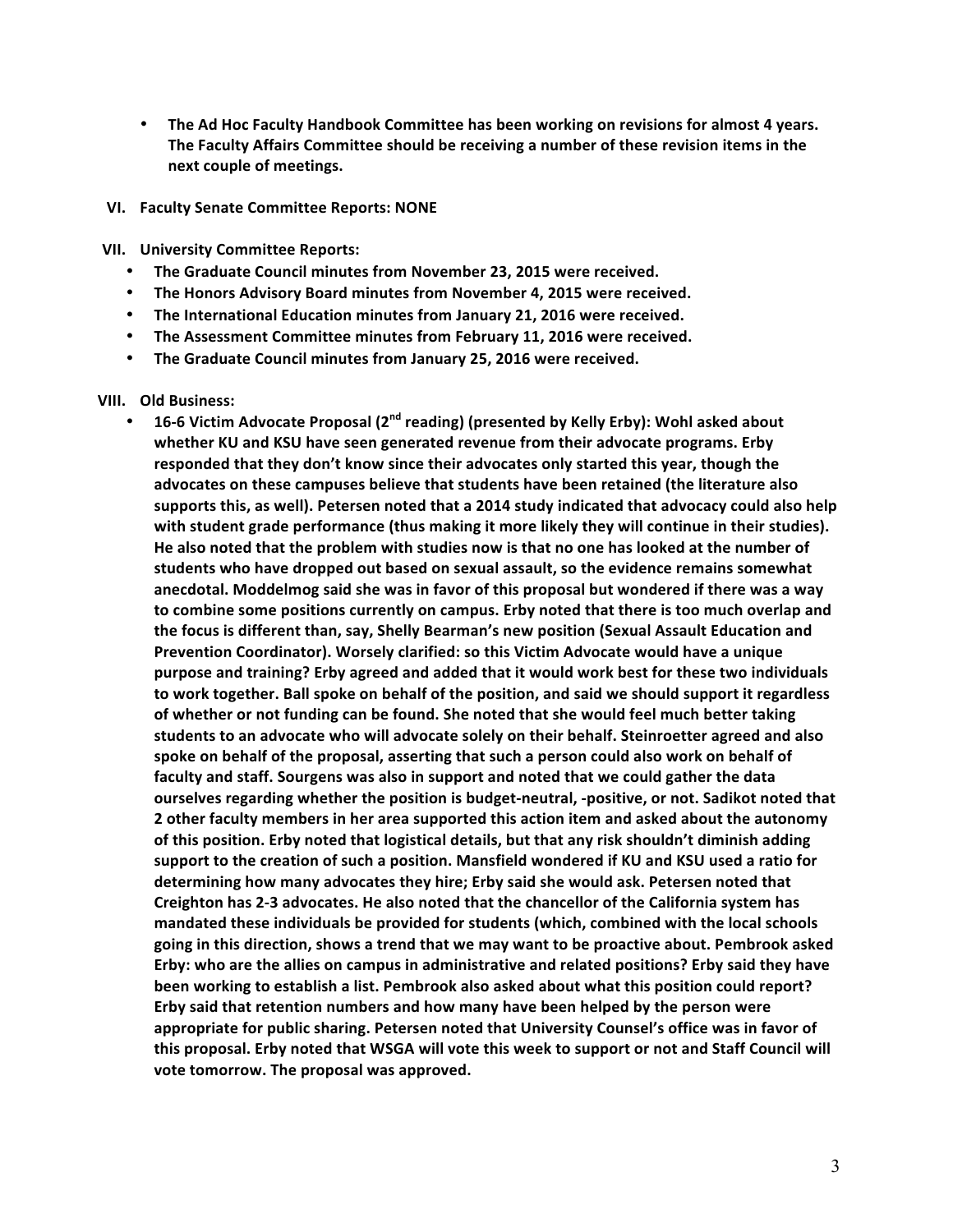- **IX.** New Business: NONE
- **X.** Information Items: NONE
- **XI.** Discussion Items: NONE
- **XII. Announcements: NONE**
- XIII. President Ball adjourned the meeting at 3:31pm.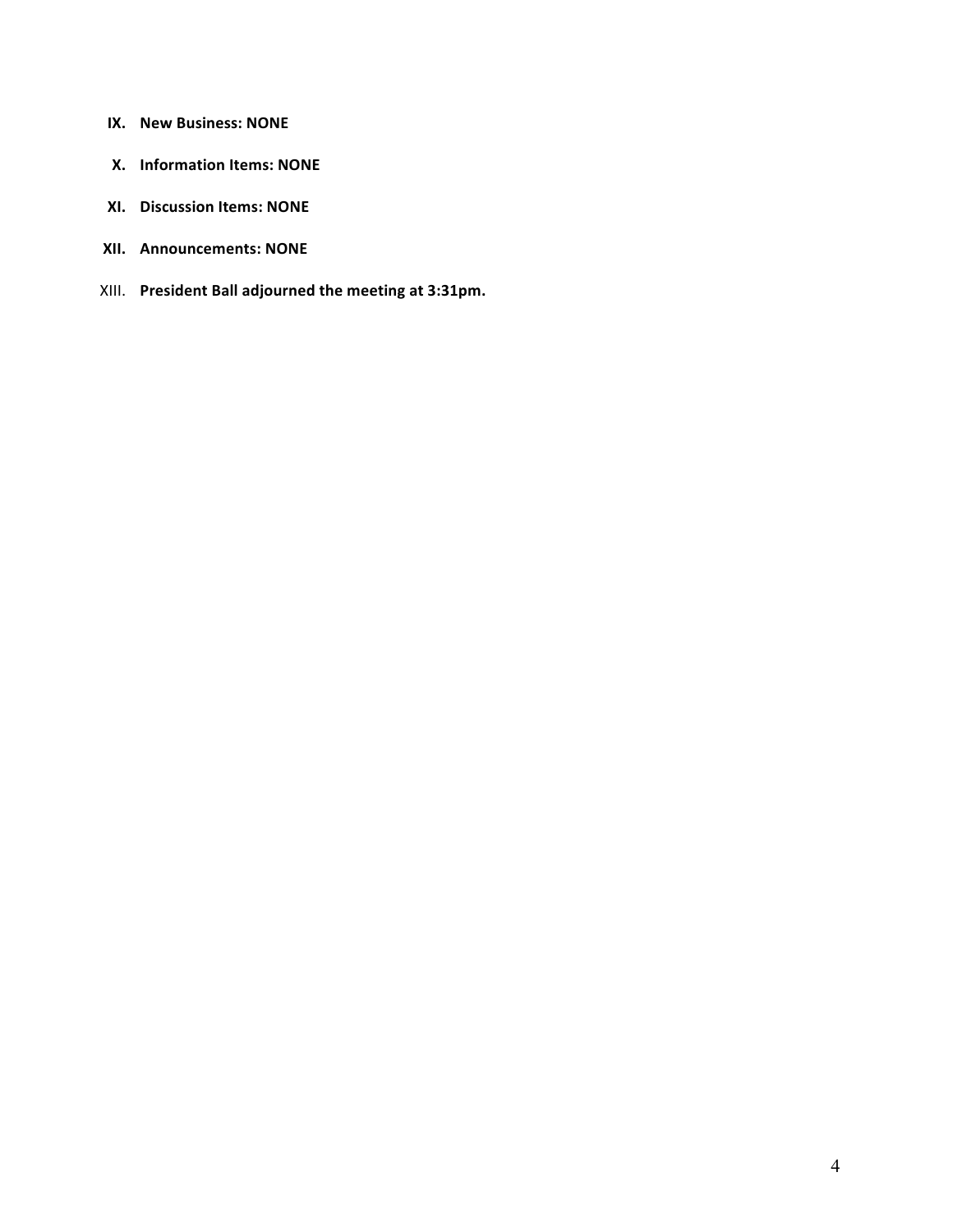# **Honors Advisory Board Meeting Minutes**

Wednesday, February 3, 2016 Crane Room  $\sim 12:00 - 12:50$  p.m.

Members Present: Andrew Herbig, Dmitri Nizovtsev, Emily Engler, Jean Sanchez, Jennifer Ball, Jennifer Jenkins, Kelly Erby, Zach Johnson (replacing Malcolm Mikkelsen as WSGA rep.), Martha Imparato, Meghan Salsbury, Michael Gleason, Michael McGuire – Chair, and Vanessa **Steinroetter** 

## Call to Order

- I. Minutes from November 4, 2015: Approved
- II. Welcome and Introduction of Dmitri Nizovtsev and his role as Gen Ed Committee Rep
- III. Unfinished Business
	- A. Revised qualifications for being admitted into Honors (will Table for April's meeting)
	- B. Appeals Policy (will Table for April's meeting)

## IV. New Business

- A. Creating process to comply with gen ed
	- 1. Provide an honors addendum with SLOs and rubrics to instructors teaching honors courses. Michael McGuire will create, distribute to members of the curriculum subcommittee including Dmitri to review, and, once approved for distribution, will distribute to faculty teaching honors courses.
	- 2. In the addendum, three SLOs will be listed instead of two. Furthermore, the three must constitute 30% of a grade for a given course.
	- 3. Here are the three SLOs and associated assessment tools (specific assignments are left to the instructor but must be specified prior to accepting submitted courses as honors):

a. Select, analyze, interpret, and evaluate a range of source materials for assigned project(s). Assessed using the Holistic Critical Thinking Scoring Rubric.

- b. Evaluate available written and/or visual information, evidence, and argument for reliability and authority/usefulness (e.g.; observation, testimony, measurement, experiment). Assessed using the Critical Thinking VALUE Rubric - Evidence Criterion. The Critical Thinking VALUE Rubric was created by the AAC&U.
- c. Construct a well-supported, clearly articulated argument to support a stance and use it to justify one or more conclusions. Assessed using the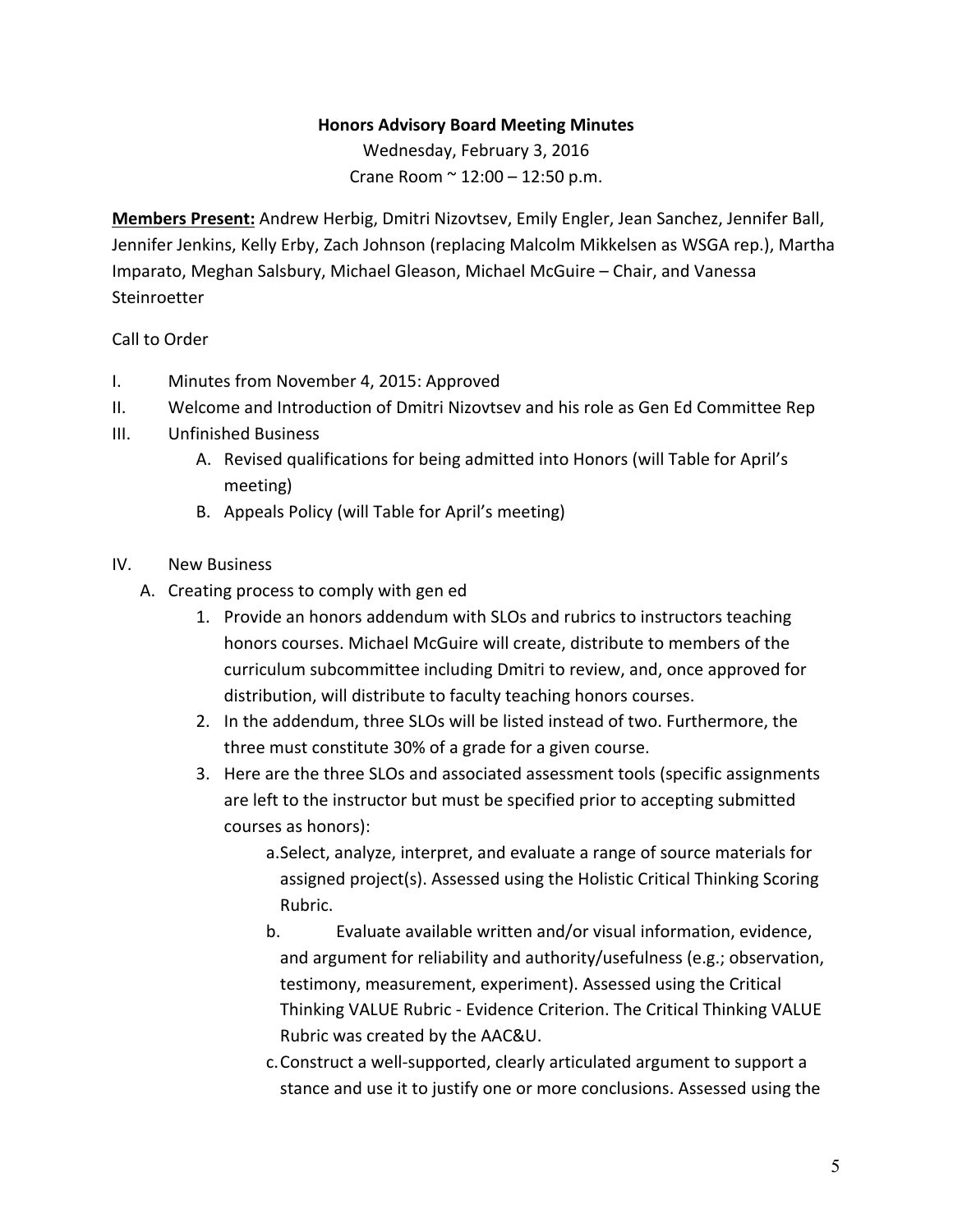Critical Thinking VALUE Rubric - Conclusions and related outcomes (implications and consequences) Criterion.

- B. Creating rubrics for admission application and scholarship application.
	- 1. The scholarship and admissions subcommittee created a weighted system to determine admission into honors as follows:

HS GPA =  $20\%$ , ACT = 15%, Resume = 35%, and Essay =  $30\%$ 

a.HS GPA Values and associated weights are as follows after reviewing the academic scholarship grid:

| <b>GPA Range</b> | Points |
|------------------|--------|
| $3.0 - 3.20$     |        |
| $3.21 - 3.40$    | 8      |
| $3.41 - 3.60$    | 12     |
| $3.61 - 3.80$    | 16     |
| $3.81 - 4.0$     | 20     |

It should be noted that currently policy allows students to be admitted in they only meet one of the following two critieria: HS GPA of 3.5+ or ACT of 28+, which is why the GPA Range has such a low anchor.

| b. |  | ACT Values and associated weights are as follows: |  |  |
|----|--|---------------------------------------------------|--|--|
|----|--|---------------------------------------------------|--|--|

| <b>ACT Range</b> | Points |
|------------------|--------|
| $21 - 22$        |        |
| $23 - 24$        | 3      |
| $25 - 26$        |        |
| $27 - 28$        |        |
| $29 - 30$        | q      |
| $31 - 33$        | 12     |
| $34 - 36$        | 15     |

c. Ideas for assessing Resume

- 1) Weight service separately
- 2) Take into account distinction between service and participation or participation versus leadership
- 3) Is resume work versus school? Be sure to request a specific type of resume for future applications.
- d. Ideas for assessing Essay
	- 1) Look for citations
	- 2) Note two similarities between applicant and honorable figure
	- 3) Evaluate strength of argument(s)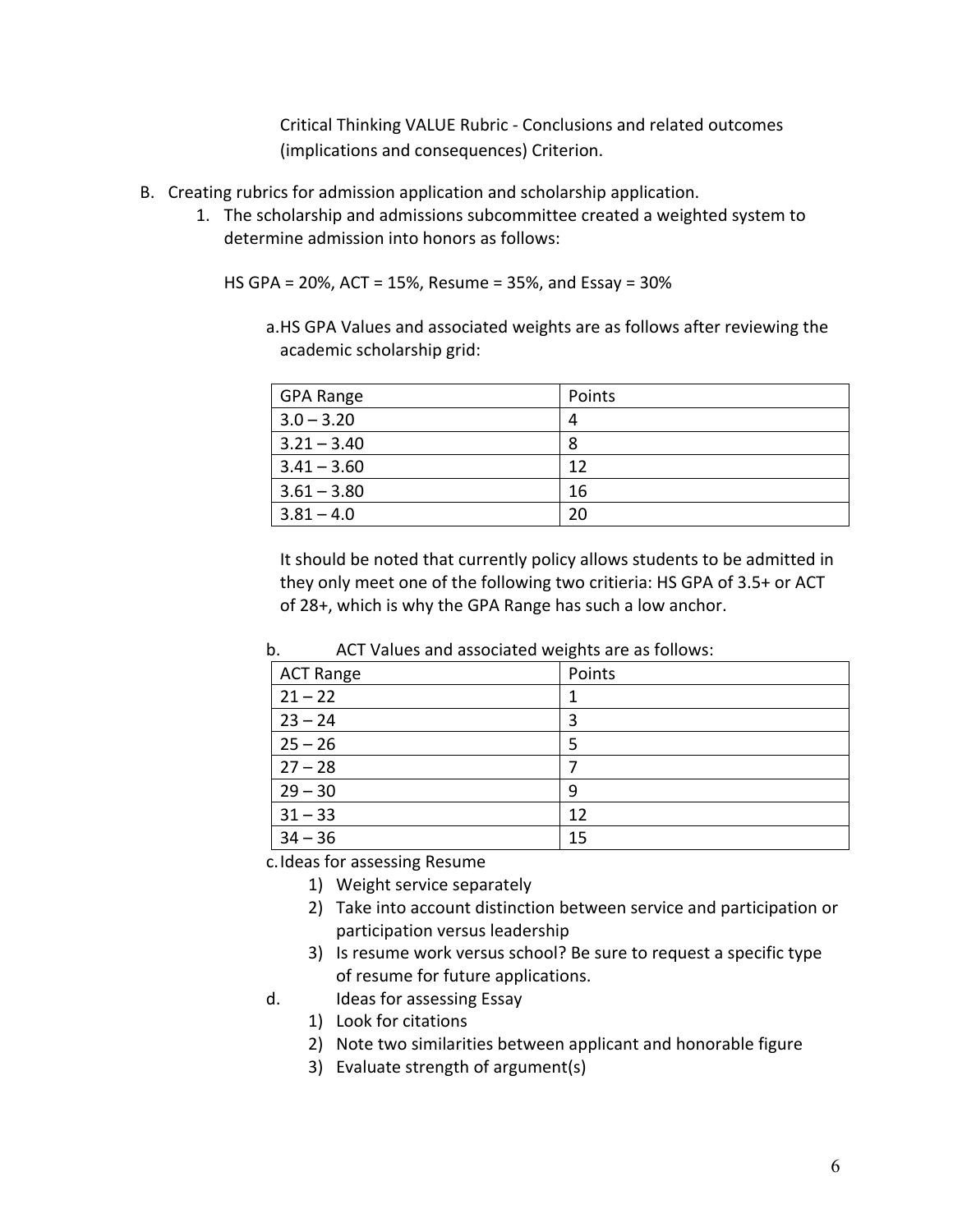e.As noted above, there's still work to be done but we do have a 100 points scale.

2. Michael M. tasked the subcommittee to come up with 100-point system for scholarship applications as well.

VII. Announcements

- A. Spring Banquet: Tuesday, March 29, 6:00 (BTC)
- B. Next Meeting: Wednesday, March 2, 12:00 12:50 (Crane)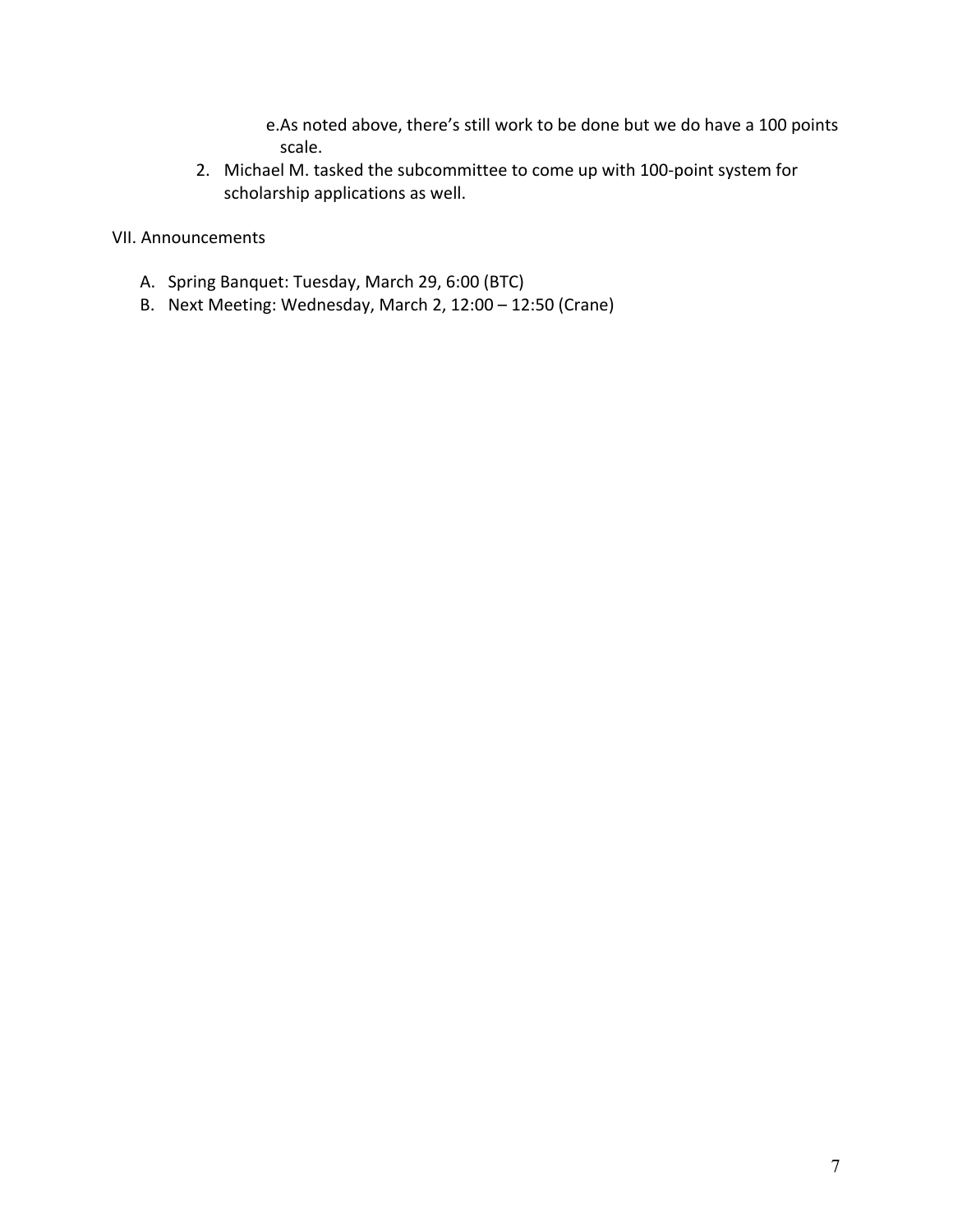Graduate Council Minutes January 25, 2016  $12:00 - 1:00$  p.m. Lincoln room/Union

Graduate Committee members Present: Bob Boncella (MBA), Julie Boydston (PY), Patricia Dahl (CJ), Shirley Dinkel (DNP), Vickie Kelly (MHS), Bruce Mactavish (MLS), Brenda Patzel, (SON), Tim Peterson (ex-officio), Randy Pembrook (ex-officio), Blake Porter (WSGA), Michael Rettig (ED), Bassima Schbley (MSW), Jim Schnoebelen (FS), Kayla Waters (HS), Kelley Weber (Mabee)

Guests Present: Michael Gleason, Cindy Hornberger, Tom Underwood, Kathy Menzie

- 1. Approval of Meeting Minutes from November 23, 2015 The November 23, 2015 minutes were submitted to the committee previously with a request committee members review these prior to the meeting. A motion and second to approve the minutes were made. All approved said minutes.
- 2. Action Item:
	- a. Leadership Courses

Dr. Gleason provided an overview of the proposed courses. These six courses are proposed through the Interdisciplinary Studies committee and will be available to many graduate students (e.g., MBA, MLS, DNP, CNL, MCJ and CEP). The hope is these courses will be part of a Master degree proposal that will come through the Communication department (30 hours).

The council members discussed the courses, and asked several questions. A request was made of the presenters to consider "consent of instructor" as a prerequisite. 

Discussion occurred regarding the governance path for these courses. Dr. Pembrook asked the committee to remember the charge was to review these courses only, and that a Master degree should come through the College governance process and then to the Graduate Council for a full review. Discussions regarding the degree pro forma, a curriculum map for assessment, and other concerns about the degree can be discussed when reviewed, hopefully in March 2016. 

A motion was made to approve all six courses, and seconded. The vote was unanimous. 

3. Update from Continuous Enrollment subcommittee Vickie Kelly provided an overview of the subcommittee's work. This work was documented through the handout submitted to council prior to meeting. Vickie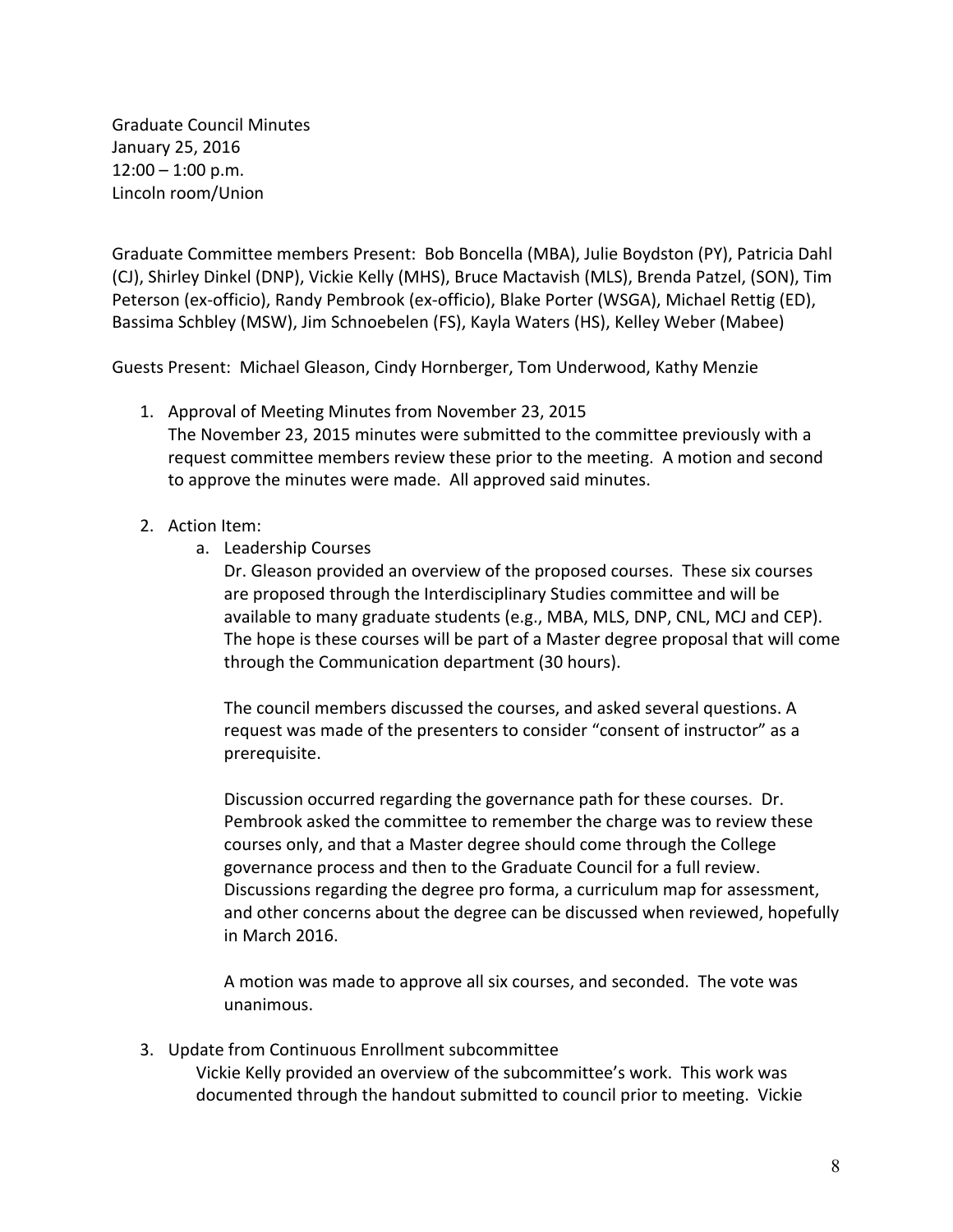indicated their recommendation was students enrolled in graduate programs who have completed all degree requirements except for capstone/practicum/thesis will be required to maintain continuous enrollment at Washburn University. Vickie noted there were a few details that needed to be worked through (i.e. with the registrar, do departments or the University indicate how long a student can be continuously enrolled, the reapplication process)

Discussion regarding the timeline for program completion ended with the council members agreeing the following statement could be catalog language: Each program will designate a timeline for completion of degree. Students must *complete their graduate degree within the timeline designated by the program.* 

Each graduate degree program will be able to answer within the next two months the following questions:

What will the timeline for completion be per program?

How long can a student be continuously enrolled? The program will need to indicate a) students will not continuously enroll, b) a semester/a year, or c) the student can enroll for a maximum of \_\_\_\_\_ semesters/years.

Further discussion involved the continuous enrollment recommendation. Council members discussed changing the proposed recommendation to afford departments the opportunity to have (or not have) continuous enrollment. The recommendation would read, "Effective Fall 2016, students enrolled in graduate programs who have *completed all degree requirements except for capstone/practicum/thesis* **may** *(instead of will)* be required to maintain continuous enrollment at Washburn *University".* 

After lengthy discussions, it was determined more philosophical discussions were needed. 

## 4. Update on Incompletes-

Issuing incompletes and the timeline an incomplete stays on the student record was discussed. This item, and continuous enrollment are closely tied. Michael Rettig, Shirley Dinkel and Bob Boncella indicated their graduate students have one year from the end of the semester to complete. Most council members agreed and no one opposed to having this as a timeline for incompletes.

A policy proposal will be presented to the council members indicating incompletes would be one year in length with a grade being issued on the final product. The proposal will also provide a list of possible exceptions to the one year timeline.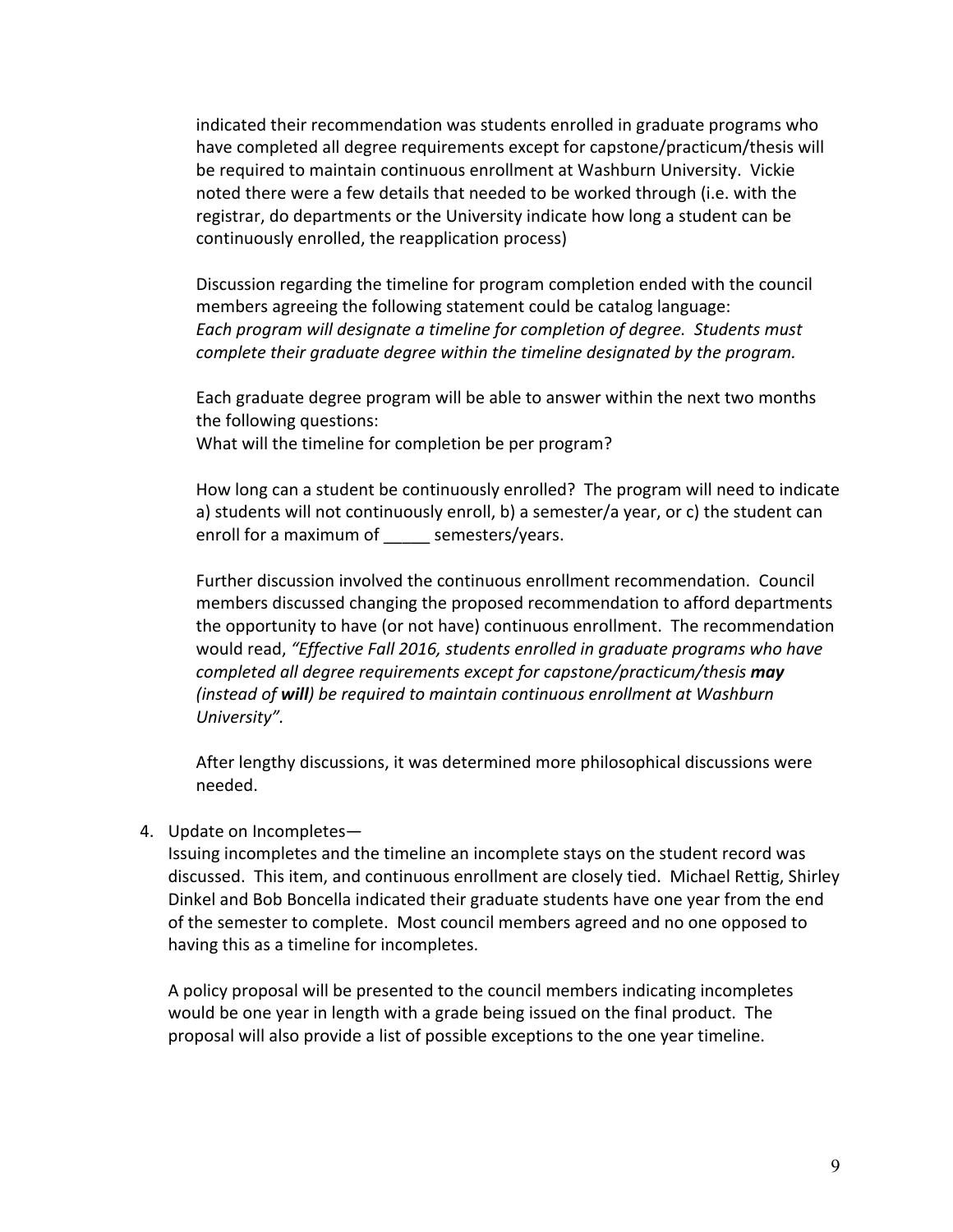Chair Rettig indicated we had many other items that needed discussing and council members were asked if they would agree to have additional meetings throughout the semester. The decision was made to have other meetings set on Mondays.

The meeting was adjourned at 1:00 p.m. January 25, 2016.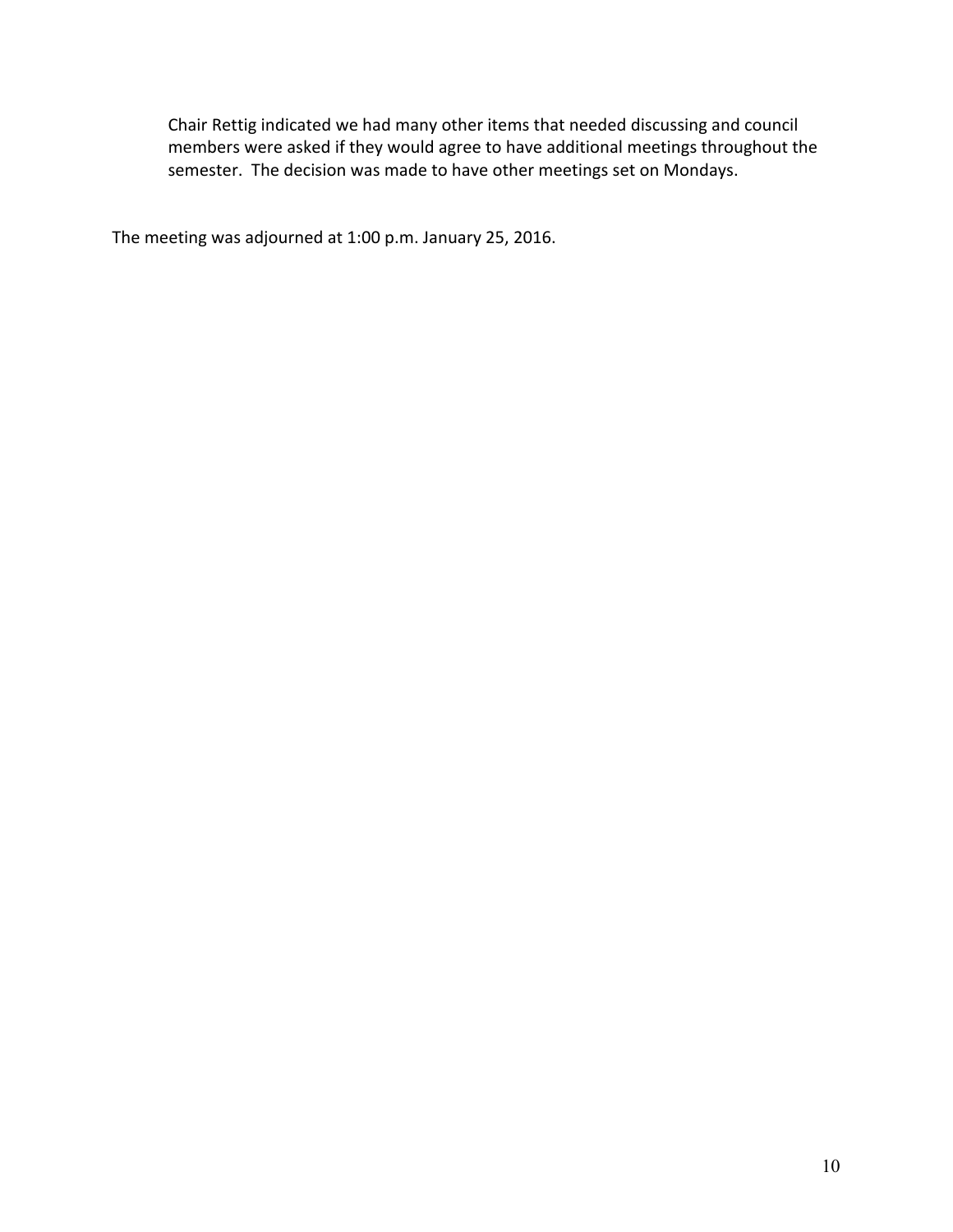### **FACULTY AGENDA ITEM NO 16-7**

Date: 24 November 2015

Submitted by: *Dr. Nancy Tate, ext.* 2546

SUBJECT: *Modification – Academic Residency Requirement*

Description: Modify the academic residency requirement for the baccalaureate and associate degrees to provide more flexibility for students who attend multiple institutions of higher education.

Rationale: The current residency requirement is confusing and does not adequately deal with today's students who transfer in and out of multiple institutions before completing sufficient coursework to attain their degree. This policy change attempts to: 1) provide two options for the establishment of curricular residency for the baccalaureate degree, 2) more closely match the Higher Learning Commission's definition of residency, 3) eliminate the illogical requirement that only an exact number of hours can be transferred back for a Washburn degree to be awarded, and 4) provide less rigidity for the awarding of associate or baccalaureate degrees to students who leave Washburn late in their college career and wish to transfer coursework back to complete a degree.

This final reason is especially important for the associate degree residency requirement given the state-wide implementation of the KBOR reverse transfer policy which mandates the accepting of transfer credit after a student has begun attending another institution. Under this state-wide Reverse Transfer Agreement the 4-year regents' institutions and Washburn University will notify transfer students after they have completed at least 15 hours at their institution of their potential eligibility to earn an associate degree from the community college/Washburn from which they transferred if they choose to participate. The 15-hour designation was determined by KBOR based on the fact that 14 of the 19 community colleges have a 15-hour residency requirement. Washburn's current policy requiring the completion of at least 12 of the last 24 hours might significantly reduce the number of eligible reverse transfers awarded by Washburn. Given the increasing emphasis on degree completion, it is to Washburn's advantage to be able to claim more students attaining a credential by means of the reverse transfer initiative.

# Current Residency Requirement - Baccalaureate Degree (2015-2016 University Catalog, **pg.80):**

9. For the bachelor degrees, at least 30 hours must be earned in residence at Washburn, including 20 of the last 30 or 40 of the last 60 presented for the degree. At least 25 percent of the credit hours required for the major must be taken at Washburn.

## **Proposed Baccalaureate – Required Institutional Credits:**